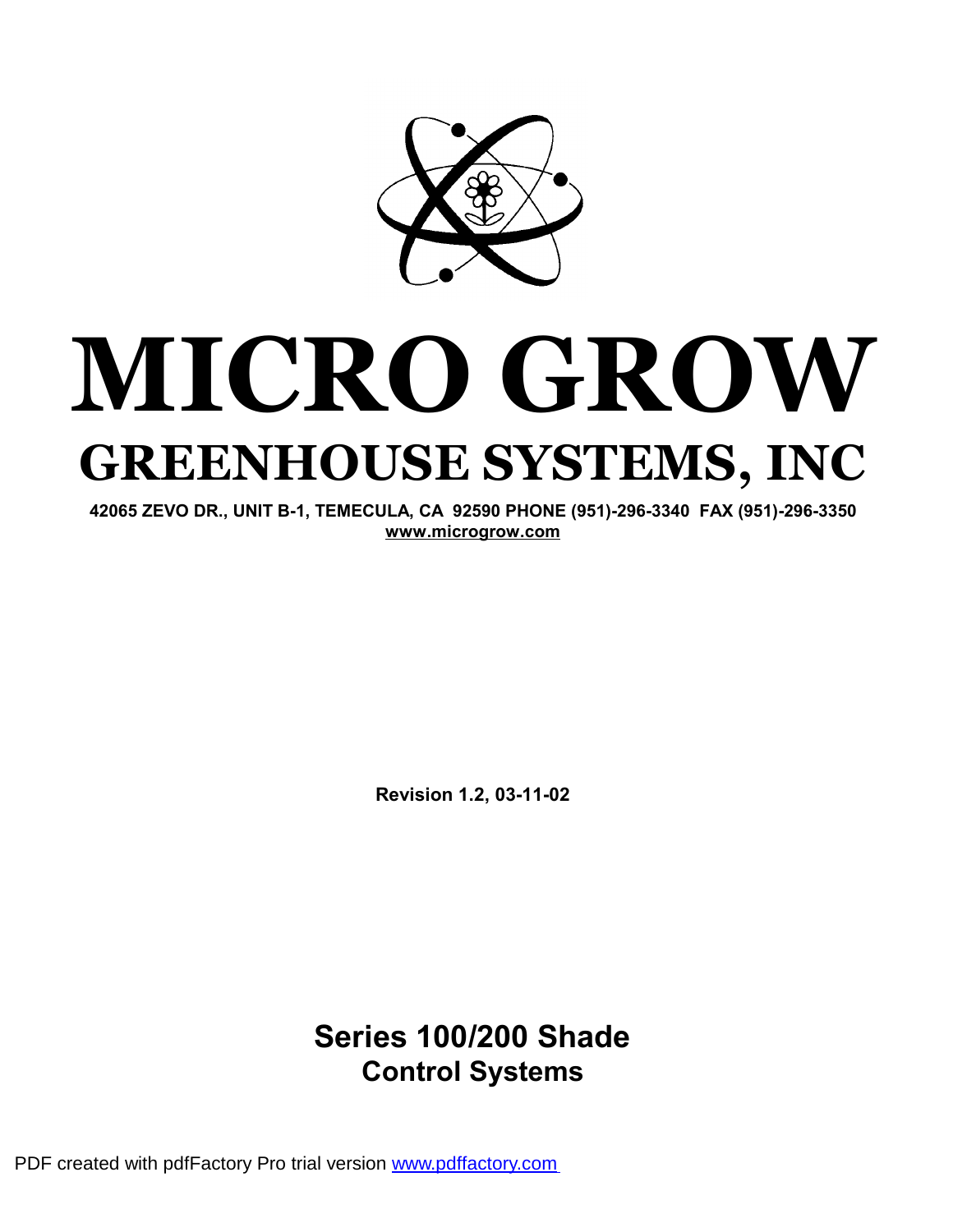#### **PRELIMINARY:**

Securely mount the control panel in close proximity to the motor assembly. The motor assembly also contains the limit switches that the control panel will utilize. On the front cover of the control is the selector switch that the operator will need to use from time to time. Take the mounting height and convenience of the location into consideration when locating the control panel. The location should be relatively dry and vibration free.

#### **ELECTRICAL CONNECTIONS:**

As the greenhouse is a wet and damp environment, it is best to use weatherproof wiring methods when electrically connecting the control panel. Seal tight flexible conduit is recommended for all flexible conduit. Make all conduit openings in the bottom of the control.

For compliance with the National Electrical Code, install a fused safety switch on the power input conductors. The safety switch should be located adjacent to the control panel and motor. Use FRN (time delayed motor fuses) style fuses rated at no more than 125% if the full motor load.

Connect the motor to the control panel and terminate at the proper location.

Important grounding note: As the enclosure is fiberglass, it will be necessary to install a grounding wire through to the motor, or use approved grounding bushings with internal jumpers. In addition, always ground the metal back panel of the control.

#### **LOW VOLTAGE WIRING:**

The control uses low voltage limit switch wiring and low voltage automatic input wiring. Do not run the limit switch wiring in the same conduit as the power wiring. Use stranded copper low voltage wire. A six-conductor "BELDEN" type No. 20 gauge is acceptable for lengths up to 50' from the control. Use No. 16 gauge for lengths over 50'. Again, limit switch wiring must be run separately from any wiring over 24 volts.

#### **BACKUP SAFETY LIMIT SWITCHES:**

Locate and identify the backup safety limit switches on the motor and gearbox assembly. The purpose of these limits will be to disable the control in the event that the normal limits have failed to stop the system in the correct position. There will be two of these safety limits. Electrically tie each together in accordance with the drawing so that either switch opening will stop the control.

#### **OPEN AND CLOSE LIMITS:**

Located the normal and close limit switches located on the motor and gearbox assembly. Connect to the control in accordance with the drawing.

#### **AUTOMATIC INPUTS:**

The control will accept 24 volts AC signals from a remote source such as a computer control, solar sensor control, or temperature control in order to operate. Follow the drawing for the proper termination.

#### **INTERNAL TIMER:**

This system is equipped with an internal 24-hour time clock. The system may be operated by this time clock at any time desired. Simply push in the desired pins around the dial when it is desired to close the shading system. The system will open when the time clock senses pins that are not depressed. Set the actual time of day of the timer by rotating the dial to the correct setting.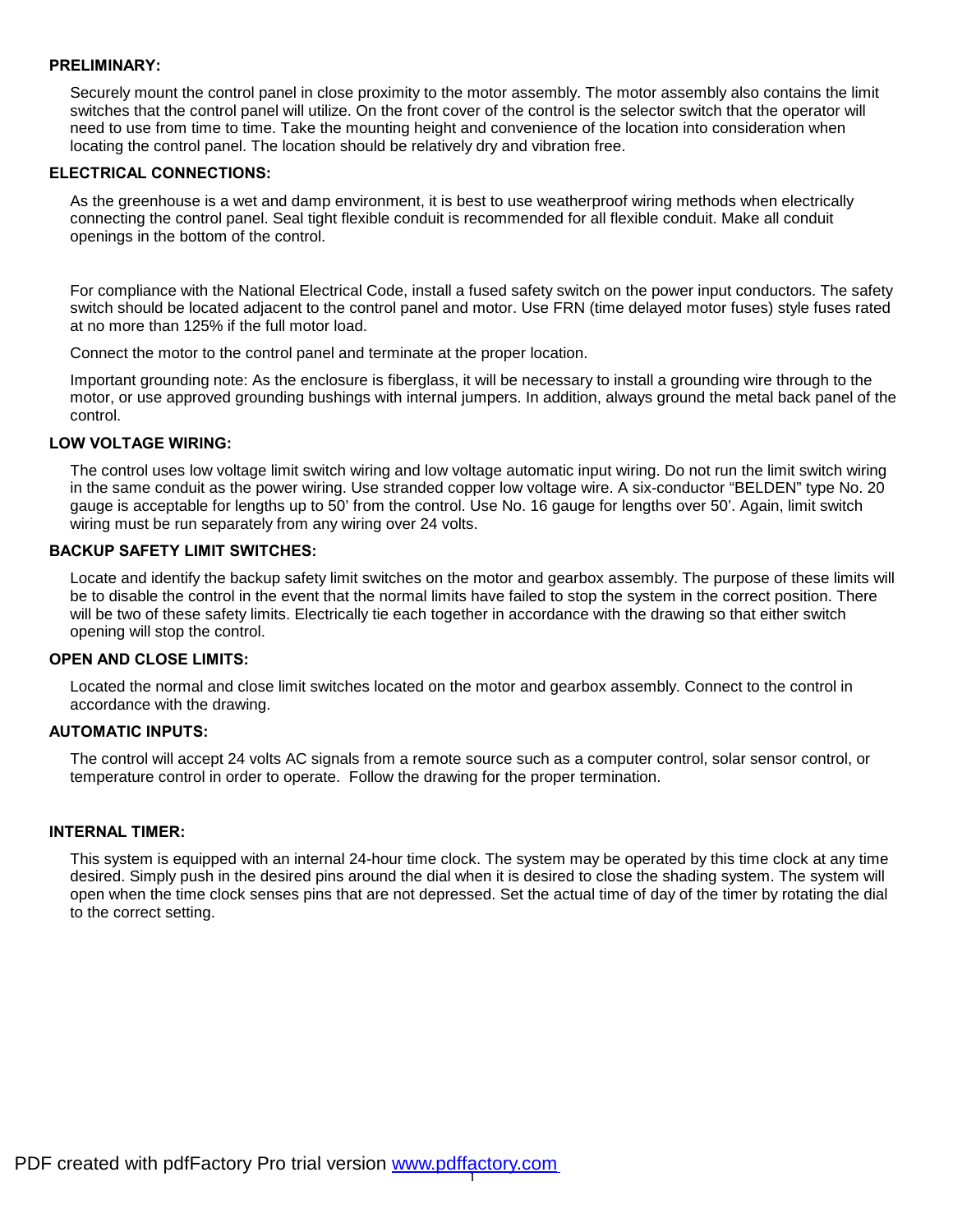#### **SELECTOR SWITCH:**

The control can be left **OFF,** manually **OPENED** or **CLOSED**, put in the **AUTOMATIC** position or left on the internal **TIMER** by rotating the desired operation on the selector switch.

#### **INITIAL CHECKOUT**

- A. Put the selector switch in the off position.
- B. Energize the power safety switch for 240 VAC or 120 VAC
- C. Double check correct limit and safety backup switch connections.
- D. Momentarily turn the selector switch to the manual close position. Make sure that the close contactor is pulled in. At this point, the shade system should start moving in the close position. If the system moves in the opposite or open position, stop the system and interchange any two motor leads.
- E. Verify that the correct open and close limit wires are correctly connected. Depending on the mechanical set up of the shade system, it may be required to interchange the open and close limit wire at the motor location. As the system runs open or close, you should be able to see the actuator moving towards the appropriate limit switch pair.

#### **LIMIT SWITCH NOTE:**

The limit switch connections and settings are the singly most important part of the system operation. Improper setting and/or connection can result in severe damage to the entire shade system. Always check and then double-check all connection and operation fully before putting the system in automatic operation.

#### **CHECK-OUT RECAP:**

Visually check that the proper contactor in the control matches the correct motor rotation. Left contactor is for open the right contactor for close. Change the motor lead if required.

Locate the correct open and close limit pairs. Connect leads, check and then double-check proper operation. The safety limit, when open, should completely stop the system from operating in any mode, timer, manual or automatic.

Set all limits in accordance with manufacturer's instructions.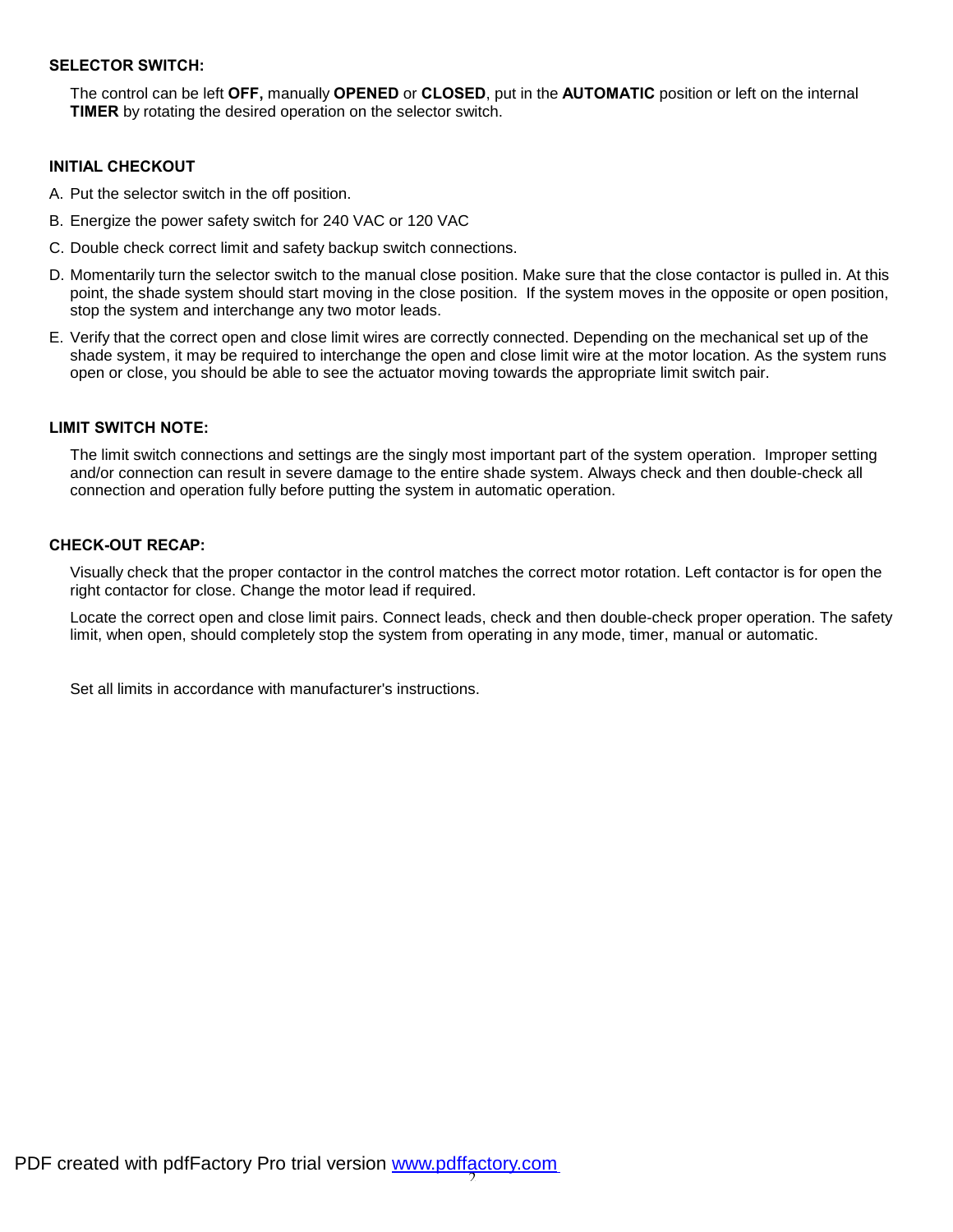REMOTE BULB THERMOSTAT<br>GRENT AWAY POSM<br>CONTROL RELAYS IF USING<br>CONTROL RELAYS IF USING<br>A CONTROL SYSTEM TO<br>OPERATE) SJ/SO CORD FLEXIBLE CONDUITOR MOTOR CONNECTS TO<br>Master or slave via SLAVE CONTROL LINES. ELECTRICAL CONDUIT WILL<br>CARRY VENT CIRCUITS AND **MOTOR** CORD DO NOT OVERLOAD VENT CIRCUITS. USE NO MORE THAN SIX VENT CONTROL AND MOTORS ON A 20 AMP CIRCUIT.<br>(VENT MOTORS FIGURED AT 2.0 AMPS EACH, ADJUST ACCORDINGLY IF VENT MOTORS ARE LARGER THAN 2.0 AMPS<br>EACH). LIMIT SWITCH WRNG: LIMIT SWITCH WRNG IS NOT ILLUSTRATED ABOVE, FOLLOW THE FOLLOWNG GUIDEL<br>\* USE WRE NO SMALLER THAN 18 GAUGE<br>\* DSE CAREFUL NOT TO BND OR KINK LIMIT SWITCH CABLE IN ANY MANNER DURING OPERATION OF VENT<br>\* USE NOTE: I I I IS HIT FORDEN ANDER TIGEN ALLER PROOF RAIN ISLE ORNER CHALLE DE SINGLI DE SINGLI DE SINGLI DE SING<br>NOTE: I II IS HIT FORDEN ANDER PROOF ISLE DE SINGLI DE SINGLI DE SINGLI DE SINGLI DE SINGLI DE SINGLI DE SINGL VEN THE WILL ON THE SALES ONLY. THE SANG BOXES ONLY THE MASTER AND SLAVE BOXES ONLY. THIS WILL WAT THIS WILL SANG BOXES ONLY. THIS WILL SANG BOXES ONLY. THIS WILL SANG BOXES ONLY. THIS WILL SANG BOXES ONLY. THIS MILL SANG VENT<br>CONTROL ORONOMONO I THE SA WELL AS WELL AND SONDON WAS DRIVED THE CONTROL DACK THE SONDON OR SONDING IN THE CONDON SASTER IN THE SAME CONDON SASTER THE SAME CONDON MASTER POWE ELECTRICAL JUNCTION BOX  $\,<$ 刀 ПÌ  $\overline{\angle}$ AND LINIT SWING CODENS IS A SERVER THE FOLLOW THE CODE CONSTRUCT ON A SERVER ON STRING HOLD  $\overline{\phantom{0}}$ MOTOR IN CONDUIT, 4 #16 TFFN COPPER<br>CONTROL LINES FOR SLAVES ALONG<br>VITH CIRCUITS FOR VENTS.  $\leq$  $\bigcirc$ AST CORD O  $\bar{\bm{Z}}$  $\blacksquare$  $\overline{\phantom{0}}$ 刀 CONTROL 刀 SLAVE<br>VENT O AND Ě  $\overline{\mathsf{Z}}$ ည  $\blacksquare$ AVES  $\overline{\phantom{0}}$ MOTOR AYOUT CORD CORD **CONTROL** SLAVE<br>VENT FILENAME: M-S LAYOUT.DWG Projec VENTMASTER& SLAVESPWR& CTRL LINELAYOUT Order ID Drawn by Date Distributor<br>03/12/02 N/A **GH** N/A N/A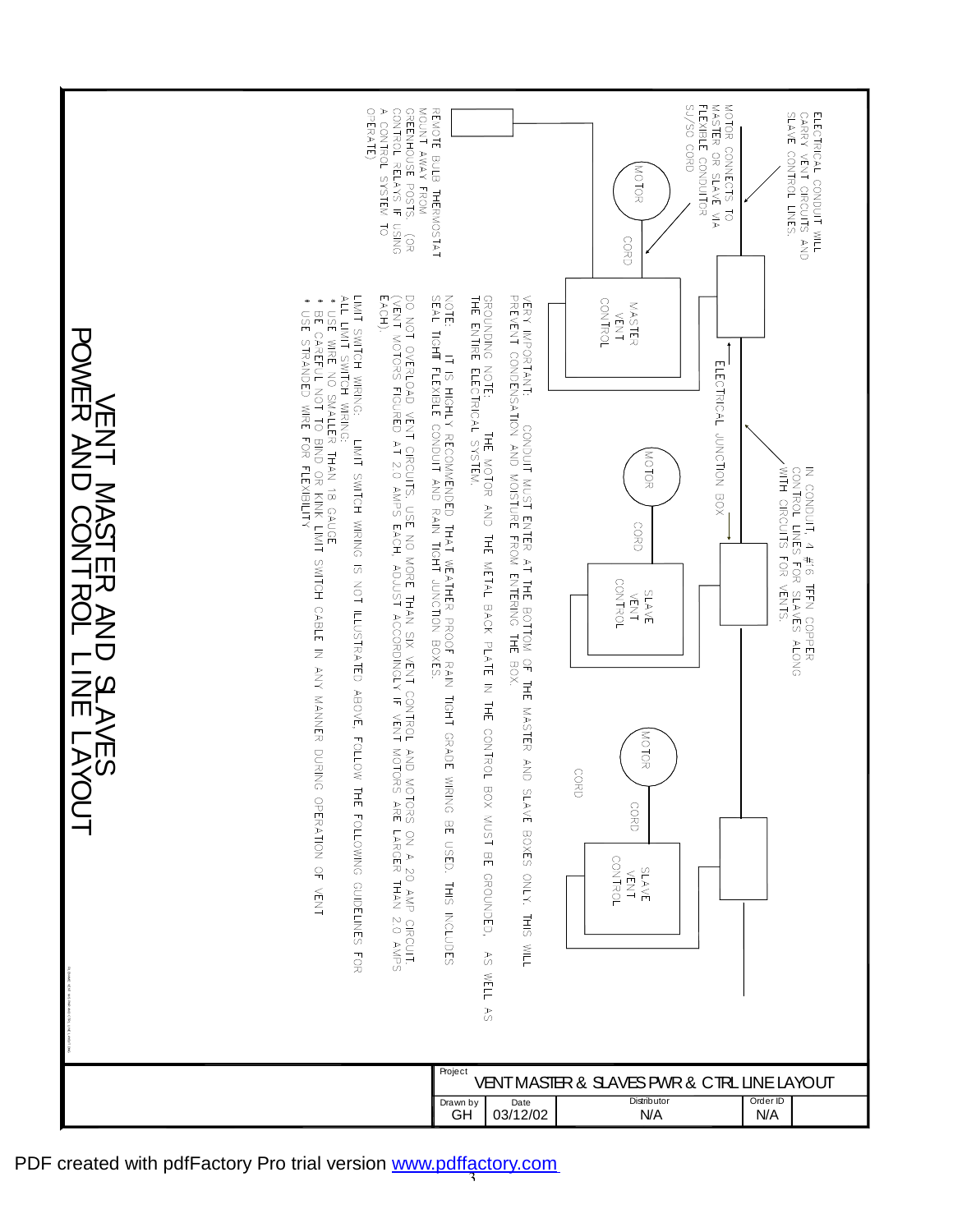<sub>Date</sub><br>03/12/02 PWR AND MOTOR CONNECTIONS (MG 120 VAC) 120 VAC 1 P କ<br>ନ POW E R z ਤ<br>ਜ P<br>M≫ m 刀 AND  $\leq$  $\mathrel{\mathsf{Q}}$ O 元  $\bigcirc$ O<br>Z<br>Z  $\blacksquare$ SNO<sub>I</sub>  $\leq$ G  $\leq$  $\mathrel{\mathsf{Q}}$ O 万 1<br>20 VAC SYSTEM  $\rightarrow$  $\overline{2}$  $\overline{\mathbf{c}}$  $\overline{4}$  $\sigma$ ENAM PWR MG 120VAC.DWG 120  $\lesssim$ C OMM O N L<br>B z 그<br>규 "O 卍 N" MODE, ট্র  $\lessapprox$ <u>ග</u> PR<br>ESERT BETWEEN TERMIN<br>R ح<br>3ء & 4 PR<br>ESEMP BETWEEN TERMIN ح<br>3ء  $\sigma$ Z 구<br>규 ี<br>C<br>O  $\frac{m}{2}$ MODE, ই  $\lessapprox$ ភ SS<br>SHO<br>SKS OTOR Drawn by GH Project 120VAC OPEN, 120  $\lessapprox$ CLOSE, ই  $\lessapprox$  $\frac{1}{2}$  $\mathsf{q}$ H<br>贾 SHEET<br>T ፓ<br>ይ D<br>T AILS  $\mathsf S$ Z ጋ<br>ገ }<br>a× LIMITS CO D ES. POW E R z ይ<br>ዝ F R O M C<br>R ⊆<br>∃ BREAKER BACKPANEL }<br>∂ M OT O R א<br>βפ 阳<br>m G RO UND E D. TO<br>T g ALL m<br>m  $\Xi$ RICAL<br>R DISCONNECT SWTICH F USE N/A N/A Distributor Order ID CIRCUIT<br>ROARD<br>BOARD PRIN<br>N TED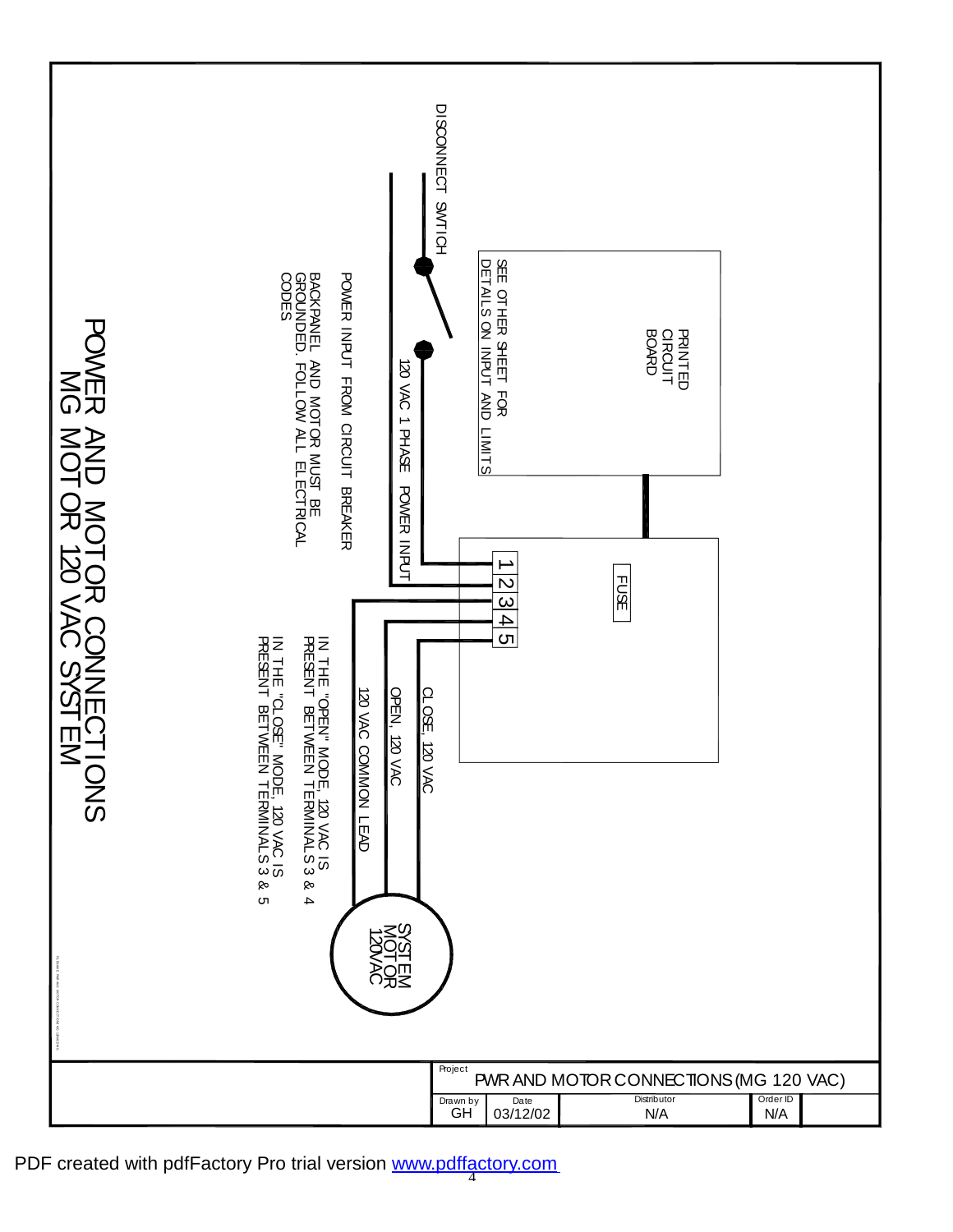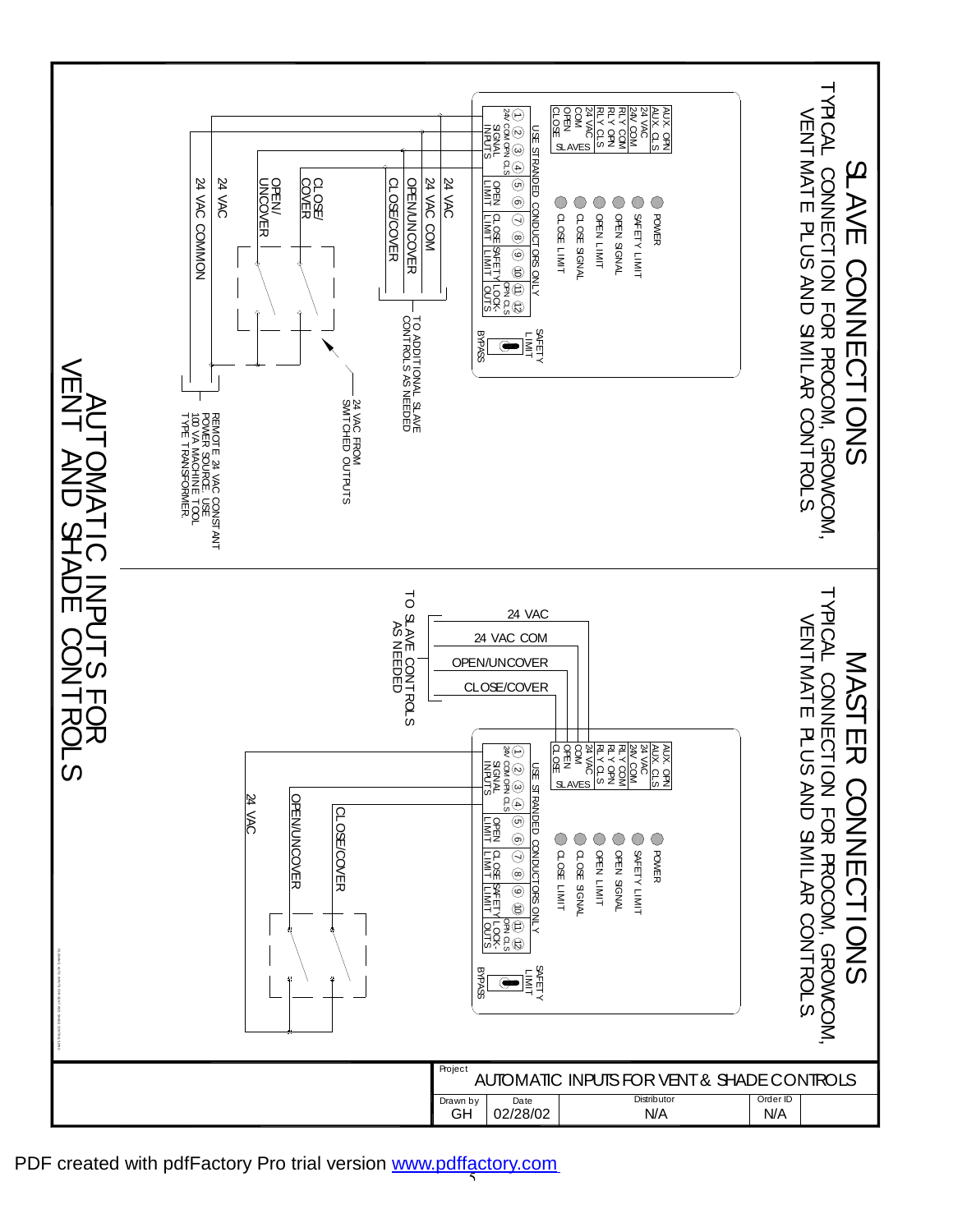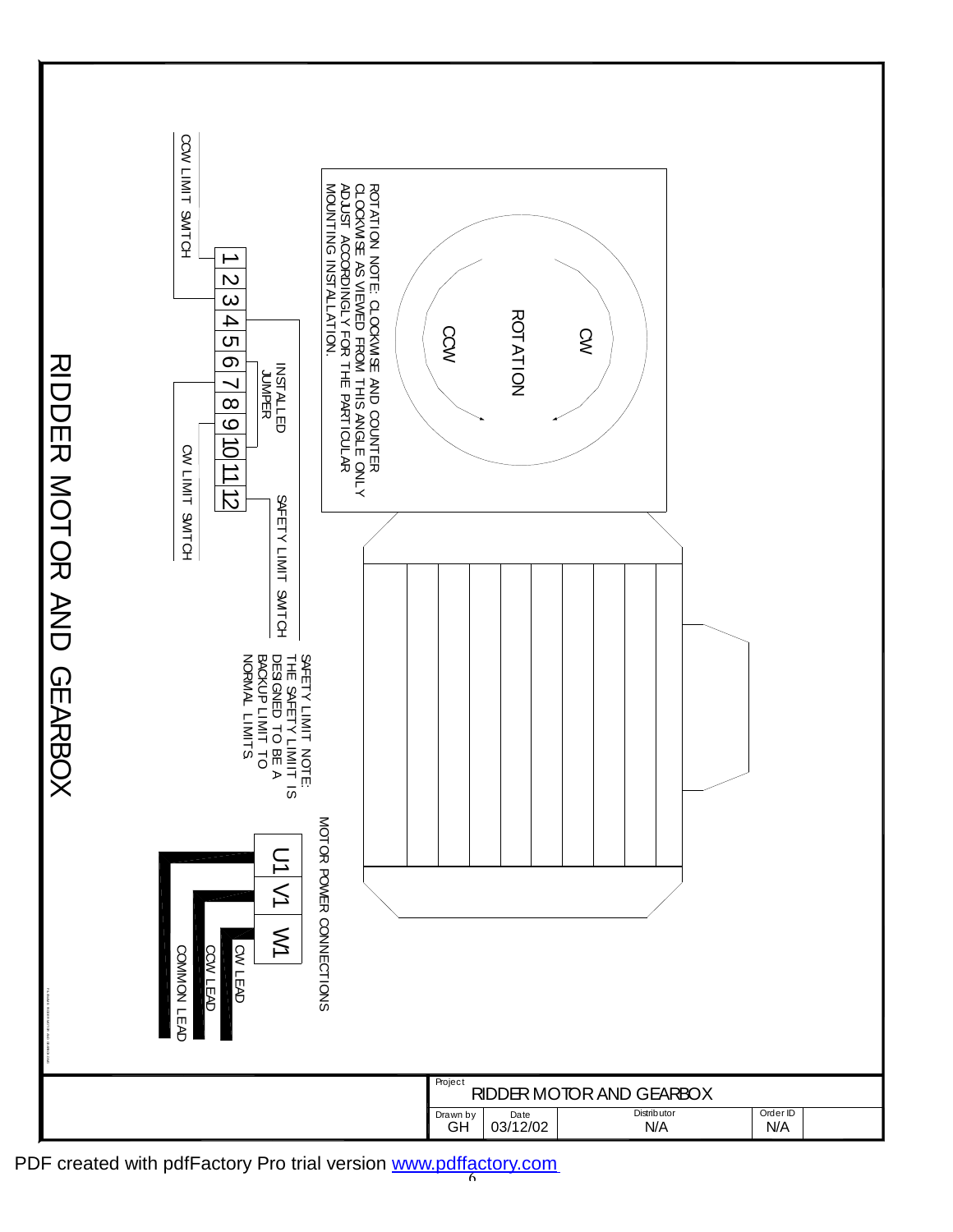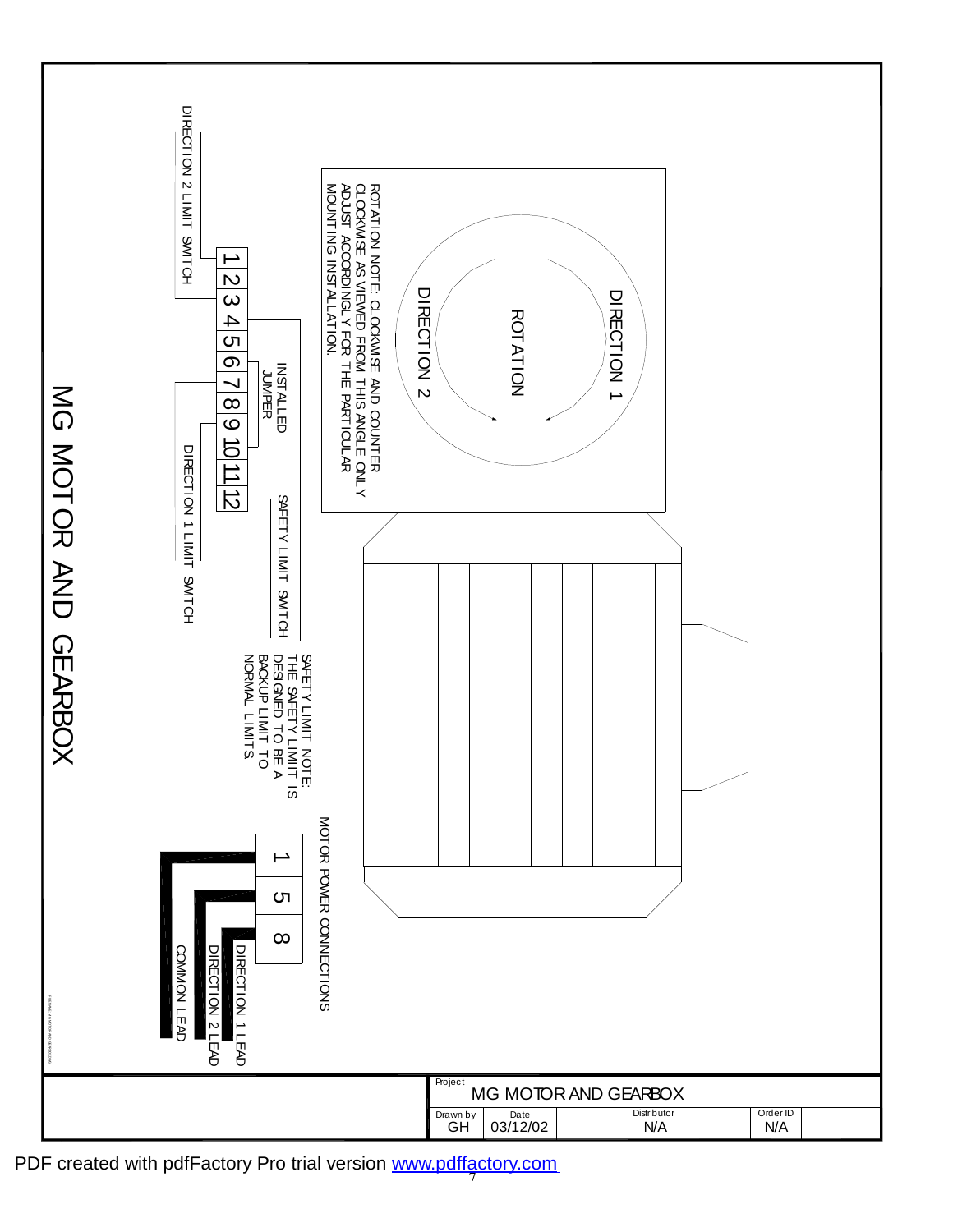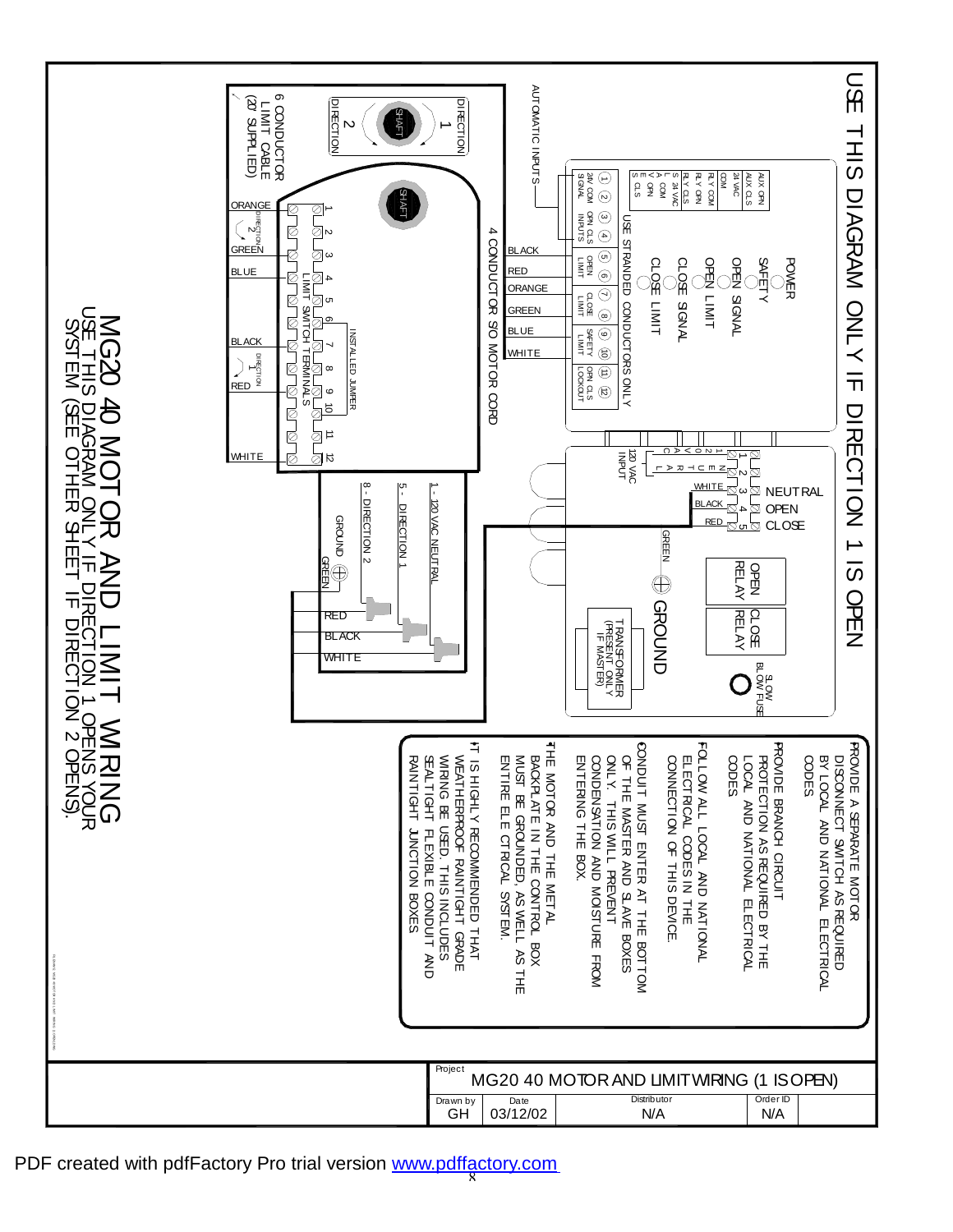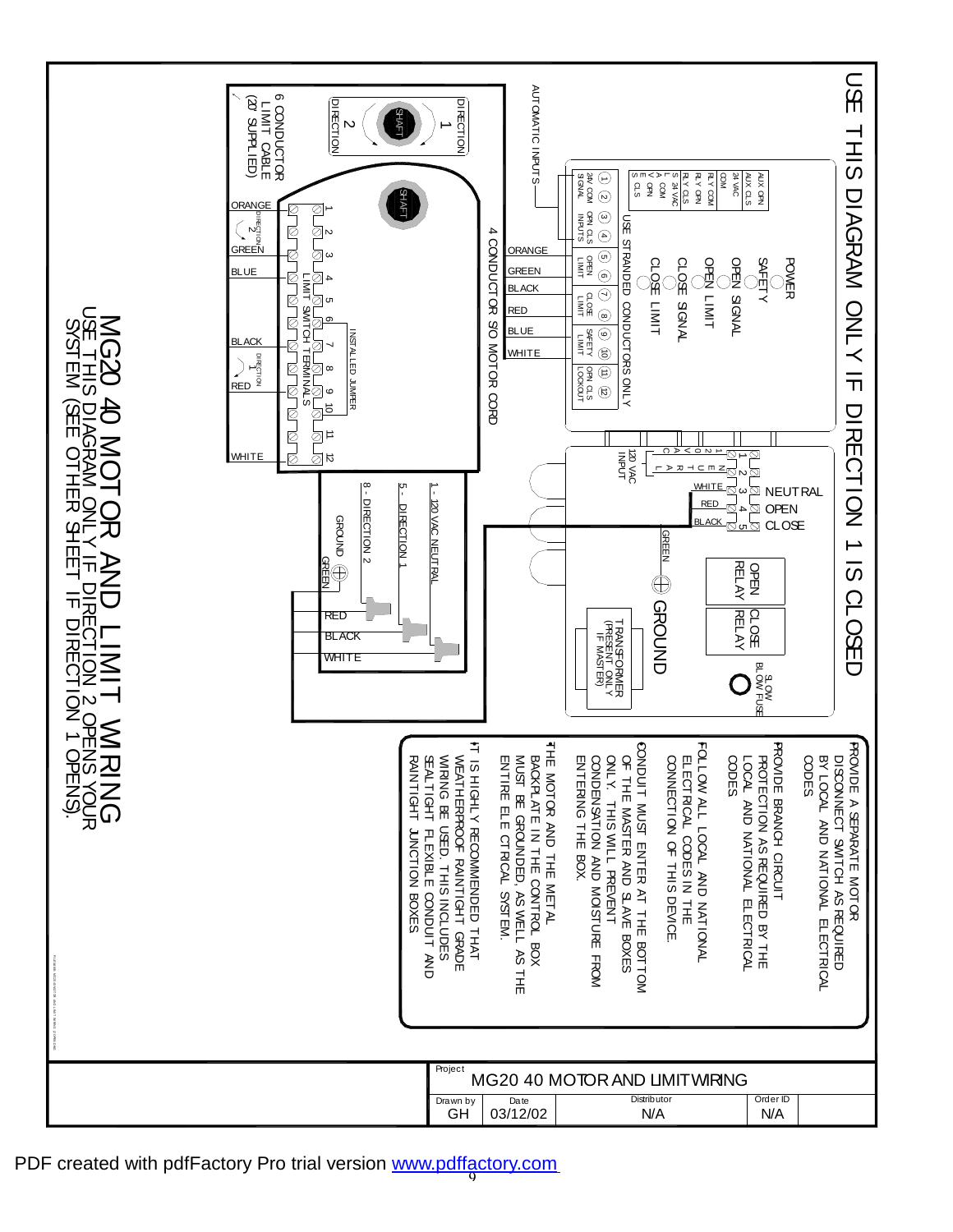$\leq$ G 2000/4000  $\leq$  $\mathrel{\mathsf{Q}}$ O 万  $\blacktriangleright$  $\boldsymbol{Z}$  $\bm{\mathsf{\nabla}}$ LIM<br>H **NID**  $\subset$  ${\sf H}$  $\overline{\phantom{0}}$ エ<br>の DIAG ጆ<br>ዶ  $\mathsf{\Xi}$ O Ž  $\overline{\phantom{a}}$  $\prec$  $\overline{\mathsf{h}}$ ロ<br>RI<br>而 CTIO Ź د O R Z OZ<br>H‱<br>Z≼ **MONE** T. mi  $\leq$ (SEE  $\mathrel{\mathsf{Q}}$ H m<br>刀  $\Delta$ E<br>E  $\overline{\phantom{0}}$  $\overline{\mathsf{n}}$ ロ<br>RI<br>而 CTIO N  $\overline{c}$  $\tilde{\bm{\omega}}$ 

> AME: MG2000-4000 MOT ÷. OPEN ).DWG

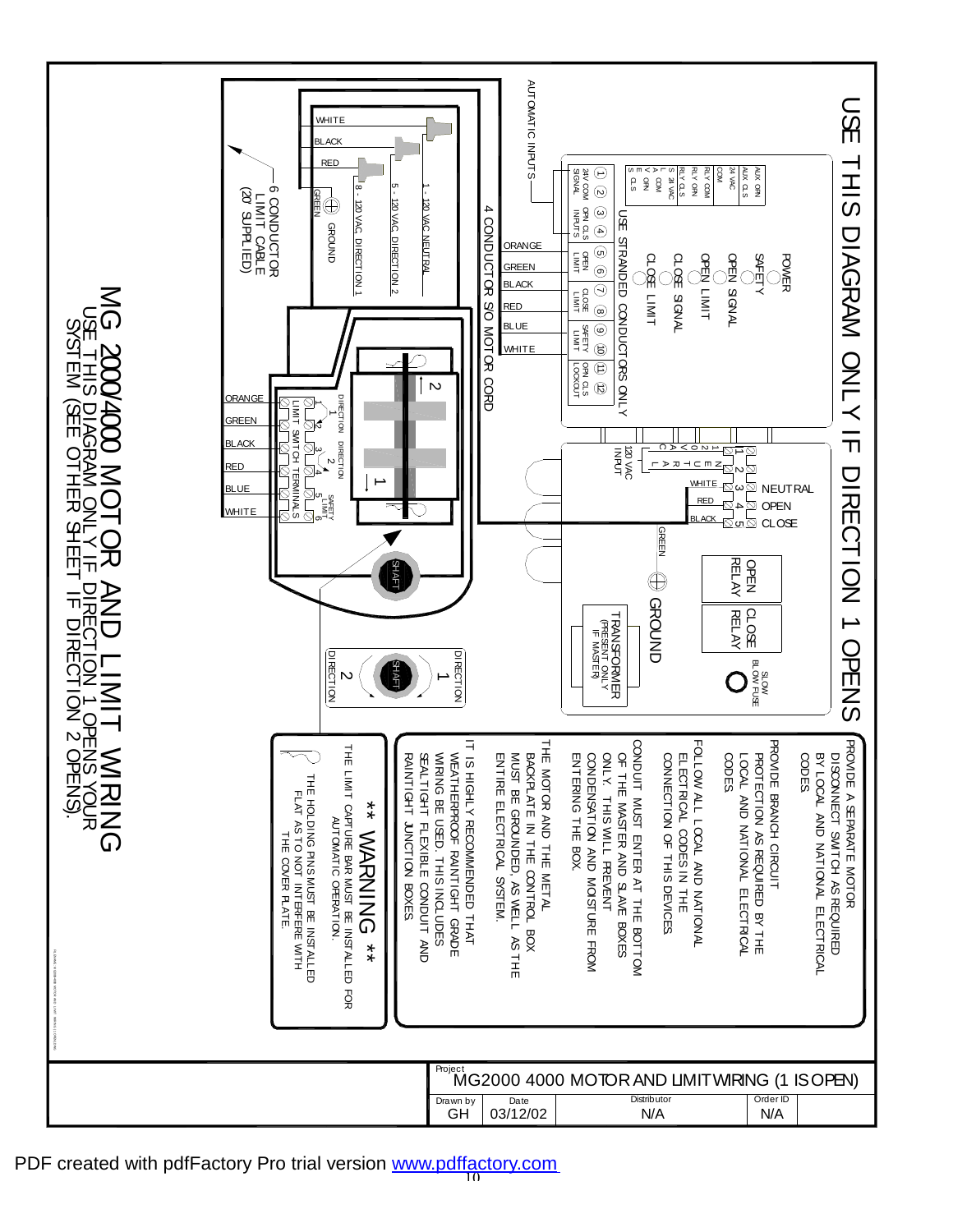$\leq$ G 2000/4000  $\leq$  $\mathrel{\mathsf{Q}}$ O 万  $\blacktriangleright$  $\boldsymbol{Z}$  $\bm{\mathsf{\nabla}}$ LIM<br>H **NID**  $\subset$  ${\sf f}$ ብ  $\overline{\phantom{0}}$ エ<br>の DIAG ጆ<br>ዶ  $\mathsf{\Xi}$ O Ž  $\overline{\phantom{a}}$  $\prec$  $\overline{\mathsf{h}}$ ロ<br>RI<br>而 CTIO N  $\mathsf{\omega}$ O R Z OZ<br>H‱<br>Z≼ **MONE** T. mi  $\leq$ (SEE  $\mathrel{\mathsf{Q}}$ H m<br>刀  $\Delta$ E<br>E  $\overline{\phantom{0}}$  $\overline{\mathsf{n}}$ ロ<br>RI<br>而 CTIO N  $\overline{\phantom{0}}$  $\tilde{\bm{\omega}}$ 

> AME: MG2000-4000 MOT ÷. OPEN ).DWG

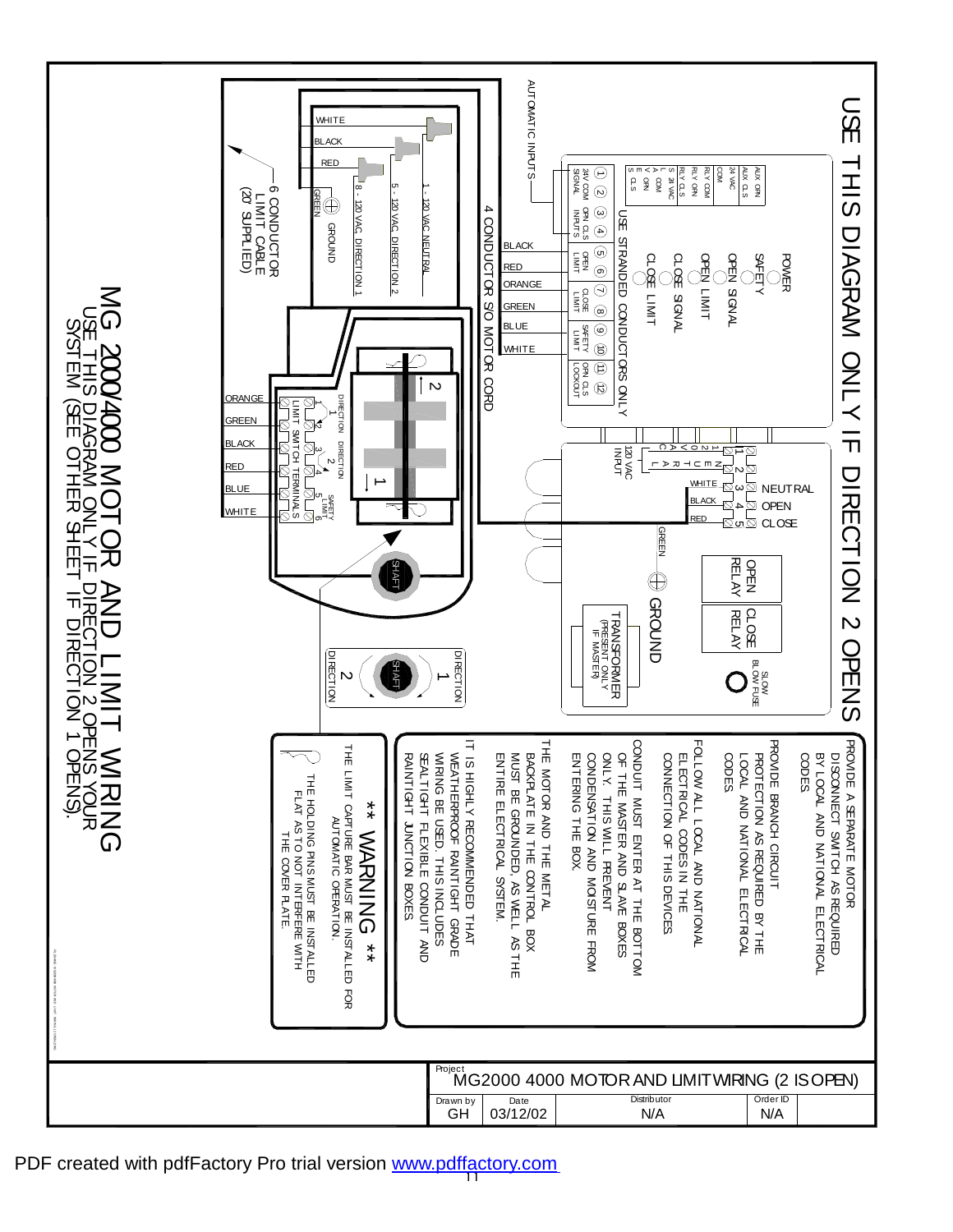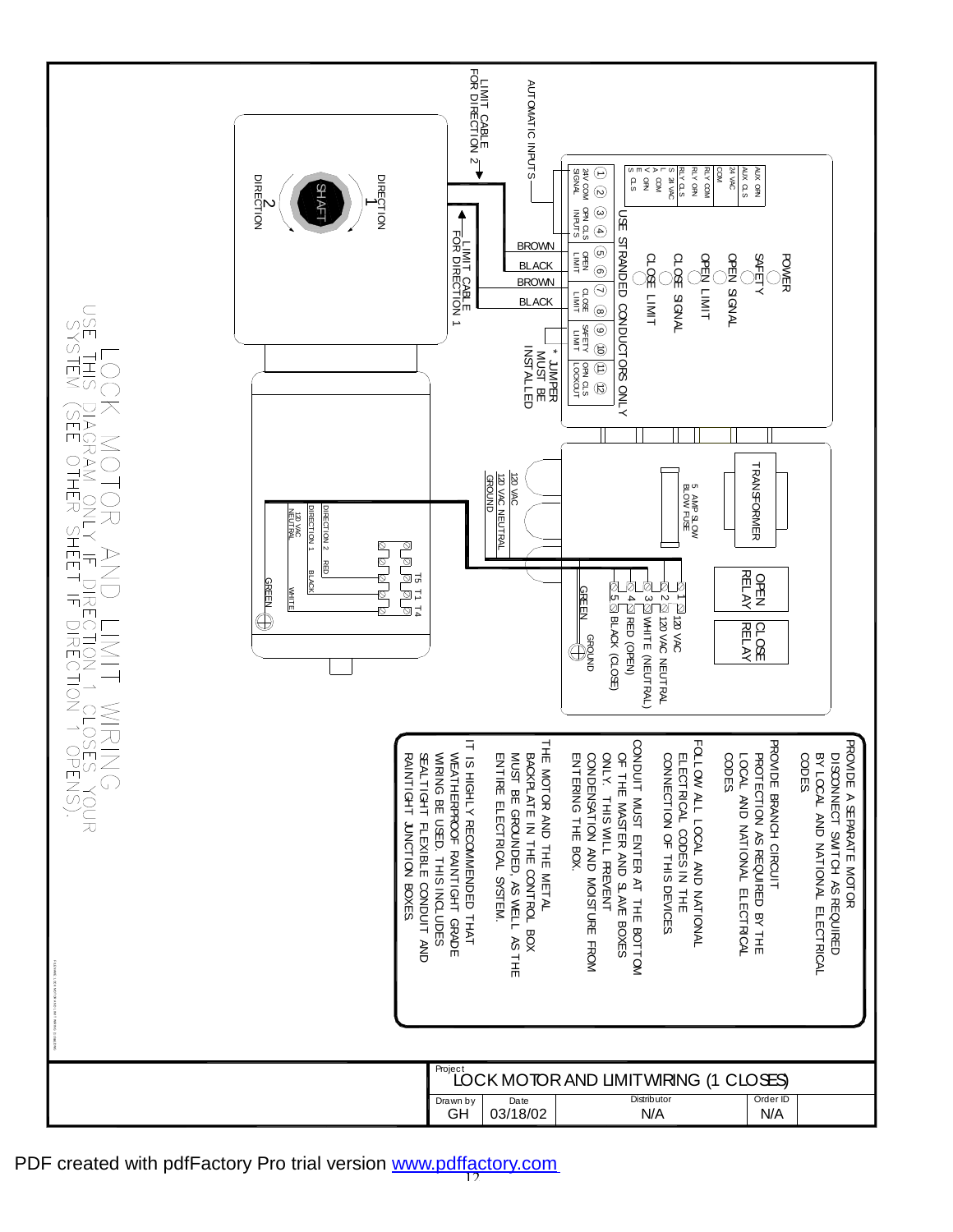FOR<br>FOR LIMIT AUTO DIRECTION 1 MATIC CABLE INPUTS e>m<br>C<br>S<br>S<br>S r o Ę Ę Ę COM 24 VAC AUX AUX SIGNAL 24V  $\overline{\phantom{0}}$ **DIRECTION** DIRECTION **DIRECTION** DIRECTION 24 VAC င္ပ<br>ဖ g g SH COM င္ပ<br>တ g  $\overline{c}$ AFT g INPUTS ω r<br>S င<br>က 4 FOR SIE<br>FOR DIE BROWN STRANDED LIMIT OPEN ပာ Power<br>Refer CLOSE CLOSE O<br>DHZ O<br>DHZ SAFETY DIRECTION 2 **BLACK** ග BROWN CABLE LIMIT<br>COOE ~ LIMIT SIGNAL BLACK LIMIT SIGNAL REE THIS<br>SIHT 320  $\circ$  $^{\circ}$ ONDUCTORS ara<br>20 9<br>10 9 9 INSTALLED \* JUMPER<br>REMO<br>MUST BE LOCKOUT g ュ ငှ<br>က ನ O<br>K BE DIAGRAM<br>USEE OTHE OHHER *TRANSFORMER* LOPEN COPEN CORPORANCE 12 120 GROUND BLOW 5 AMP  $\delta$ VAC DIRECTION 1 DIRECTION 2 NEUTRAL NEUTRAL  $\frac{Z}{\prec}$ RECTION<sub>1</sub> RECTION<sub>2</sub> FUSE 120 VAC SHEET SLOW **PERE**<br>PERE addog RED BLACK OPELAY<br>PELAY T5 T1 T4 GREEN<br>GREEN 「F DIRECTION」 C ø GREEN WHITE<br>H ပာ 4 ω  $\sim$  $\overline{\phantom{0}}$ WHITE <u>।</u> **RLOSE**<br>RELAY R<br>D BLACK 120  $\bigoplus_{i=1}^{\infty}$ S GROUND  $\Im$ (CLOSE) (OPEN) (NEUTRAL) NEUTRAL NIRINGSES):<br>TOPENS XOUR<br>TOPENS XOUR PROVIDE BRANCH CIRCUIT C ONDUIT IT 구<br>규 FOLLOW PROVIDE PROVIDE MIRING WEATHERPROOF RAINTIGHT GRADE WEATHERPROOF ENTIRE ELECTRICAL SYSTEM. C ONLY. OF C C ODES. C ODES. RAINTIGHT JUNCTION BOXES. RAINTIGHT SEALTIGHT צ<br>≌ב BACKPLATE ENTERING ELECTRICAL LOCAL PROTECTION 叉 D<br>B ភ ONDENSATION ONNECTION M OTOR 5 HIGHTY 그<br>규 ONNECT CAL 阳 ALL A AND BRANCH THIS M<br>S 阳 ELECTRICAL M ASTER SEPARATE GROUNDED, AND AND 구<br>규 USED. REC O M LOCAL JUNCTION FLEXIBLE  $\overline{z}$ NATIONAL  $\leq$ CODES  $\%$ SWITCH OF ENTER 구<br>규 그<br>규 CIRCUIT NATIONAL BOX. }<br>6 REQUIRED RAINTIGHT AND THIS THIS MENDED PREVENT }<br>6 M OTOR CONTROL z METAL SYSTEM. M AT AS AS C ONDUIT S<br>NE OISTURE DEVICES. INCLUDES  $\frac{1}{1}$ ELECTRICAL NATIONAL 구<br>규 MELL<br>T REQUIRED ELECTRICAL BY THAT BOXES BOTT BOX  $\vec{r}$ AS ≧<br>O FROM  $\vec{r}$ OM LIMIT open).DWG noject<br>LOCK MOTOR AND LIMITWIRING (1 OPENS) Distributor Order ID Drawn by GH <sup>Date</sup><br>03/18/02 N/A N/A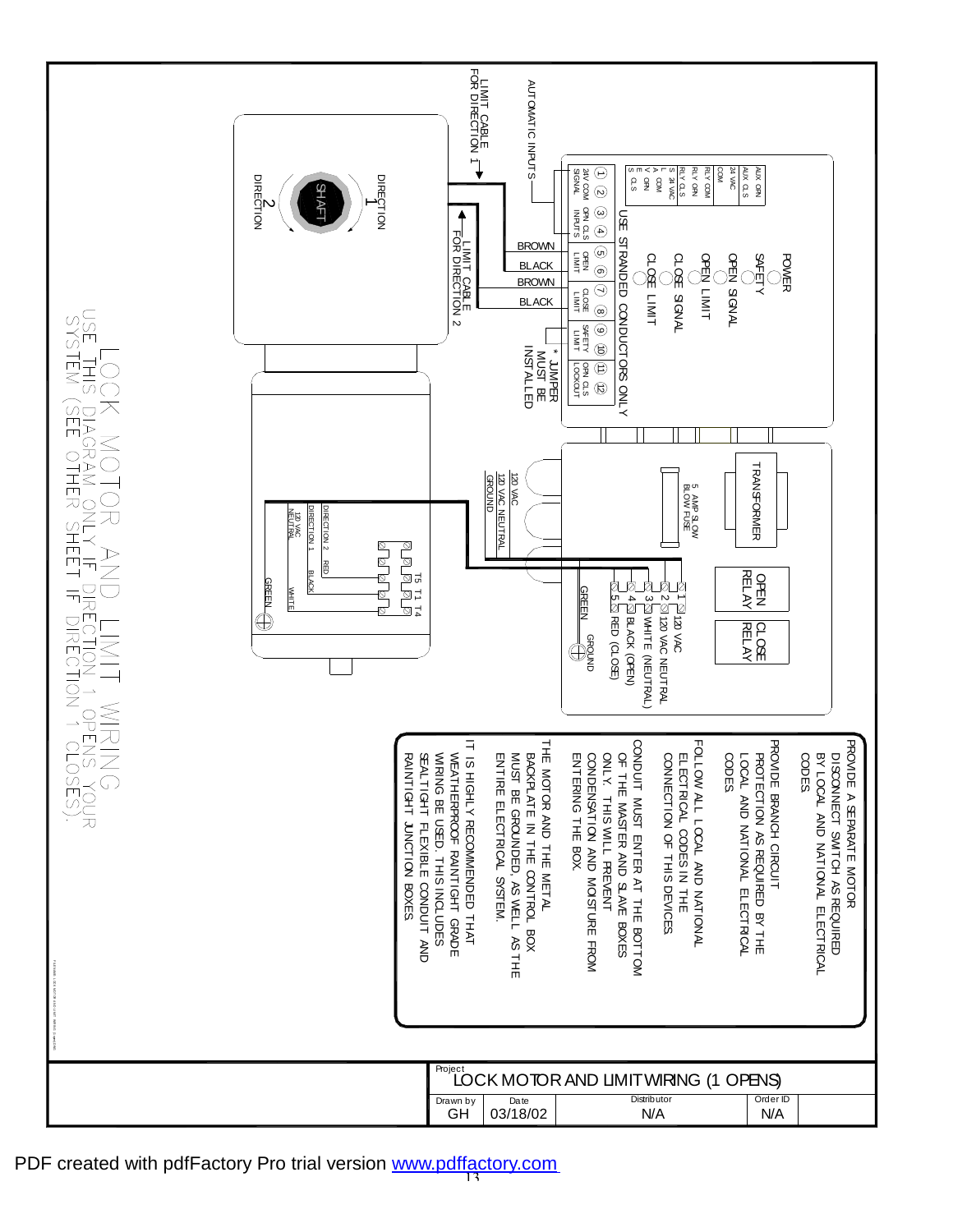| NONA NOTOR 120 YAC SYSTADOWER AND MOTOR CONNECTION | FRINTER: BRANCH CROTECTION ALL NOTION OF TORING BENNICH ON ALL NATION OF SANGE CONNECTION OF SANGE CONNECTION OF SANGE CONNECTION OF SANGE CONNECTION OF SANGE CONNECTION OF SANGE CONNECTION OF SANGE CONNECTION OF SANGE CON<br>PROTECTION TO BE PROVIDED BY THE<br>INSTALLER.<br>DISCONNED BYT INGHOVDED BYT ITE<br>三<br>AND ELECTRICAL CODES<br><b>DEVICE</b><br>THERMAL MOTOR OVERLOAD<br>CODES<br>THE CONNECTION | BACKPANEL AND MOT OR MUST BE<br>GROUNDED. FOLLOW ALL ELECTRICAL<br>POWER INPUT FROM CIRCUIT BREAKER<br><b>120 VAC 1 PHASE BOWER INPUT</b>                                | <b>DISCONNECT SMTICH</b><br>DETAILSON INPUT AND LIMITS<br>SEE OTHER SHEET FOR<br>$\mathbf{v}$ | <b>PRINTERD<br/>CIRCUIT<br/>BOARD</b><br><b>FUSE</b>                                                                                                                                                                                                                                                                                                                        |
|----------------------------------------------------|------------------------------------------------------------------------------------------------------------------------------------------------------------------------------------------------------------------------------------------------------------------------------------------------------------------------------------------------------------------------------------------------------------------------|--------------------------------------------------------------------------------------------------------------------------------------------------------------------------|-----------------------------------------------------------------------------------------------|-----------------------------------------------------------------------------------------------------------------------------------------------------------------------------------------------------------------------------------------------------------------------------------------------------------------------------------------------------------------------------|
|                                                    | FOR ALL POWER AND MOTOR CONNECTIONS USE<br>COPPER CONDUCTORS ONLY, 60C IN SULATION<br>RATING.<br>NYN MOLOK GONNECH IOHLENING HOKGOF FOK POWFIK<br>KND MOLOK GONNECH IONS - IT BAN<br>MAXIMUM AVIALABLE LOAD -5 AMPS @120 VAC<br>IN THE "CLOSE" MODE, 120 VAC IS<br>PRESENT BETWEEN TERMINAL 3 AND 5                                                                                                                    | IN THE "OPEN" MODE, 120 VAC IS<br>PRESENT BETWEEN TERMINAL 3 AND 4<br>OPEN, 120 VAC<br>CLOSE, 120 VAC<br><b>120 VAC COMMON LEAD</b><br><b>SYSTEM<br/>MOTOR</b><br>120VAC | $\infty$<br>4<br>C                                                                            | <b>NO. 4AND 5.</b><br>ON THE RELAYS, INTERCHANGE LEAD<br>RUNSTHE OPPOSITE WAY AS SHOWN<br>CONTROL BACKPANEL.IFTHE MOTOR<br>THE MOTOR DIRECTION MUST MAT CH<br>THE RELAY OPERATION ON THE<br><b>1/4 HP INST ANT REVERSING MOT OR</b><br><b>AIDDER MOTOR AND GEARBOX</b><br><b>TYPICAL MOTOR CONNECTIONS:</b><br><b>Follock DDDER POWER &amp; MOTOR CONNECTIONS (120 VAC)</b> |
|                                                    |                                                                                                                                                                                                                                                                                                                                                                                                                        | $\overline{\begin{array}{c}\text{Drawn by}\\ \text{GH}\end{array}}$<br>Date<br>03/18/02                                                                                  | Distributor                                                                                   | Order ID<br>N/A<br>N/A                                                                                                                                                                                                                                                                                                                                                      |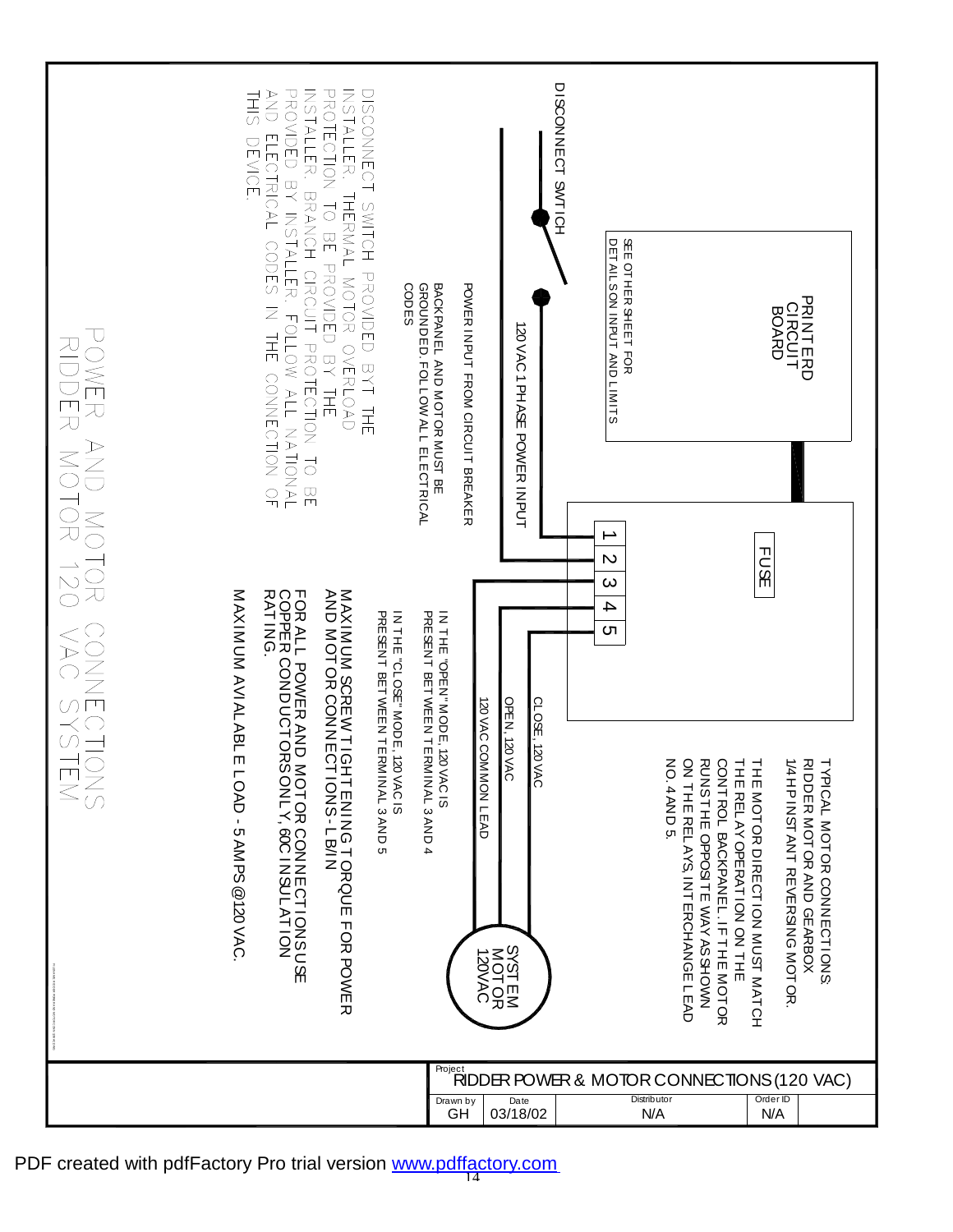PLEASE SEE OTHER CONNECTION DRAWING PLEASE SEE OTHER CONNECTION DRAWING PLEASE SEE OTHER FOR ALL INPUTS AND LIMIT CONNECTIONS FOR ALL PLEASE SEE OTHER FOR ALL INPUTS AND LIMIT CONNECTIONS FOR ALL INPUTS AND INPUTS AND AUTO PRIN<br>N AUTO PRIN<br>N a<br>A CIRC }<br>6 CIRC BO BO DISCONNECT SWITCH DISCONNECT SWITCH DISCONNECT SWITCH DISCONNECT SWITCH CONNECTION AR<br>D CONNECTION AR<br>D LIMITS LIMITS TED TED INPUT INPUT ⊆<br>⊣ ⊆<br>⊣ CONNECTIONS CONNECTIONS DAYTON DRAWING DRAWING POW 120 VAC NEUTRAL 120 VAC NEUTRAL 120 120 CABLE CABLE VAC NEUTRAL  $\Im$ VAC NEUTRAL  $\Im$  $\leq$ METAL PROVIDE  $\blacksquare$  $\mathsf O$ 刀 TOR<br>P ይ AND CKPANEL AND PROPER  $\overline{\phantom{0}}$  $\overline{\phantom{0}}$ က  $\mathsf{c}$  $\mathsf{c}$  $\frac{\omega}{4}$  $\frac{\omega}{4}$ က<br>က GROUNDING  $\leq$ **CONTROL**<br>BACKPANEL CONTROL<br>BACKPANEL BACKPANEL BACKPANEL CONTROL CONTROL c٦ c٦ O RIES<br>R MOTOR GROUND 6-1 GROUND 6-1 OPEN RELAY OPEN RELAY  $\overline{\phantom{0}}$  $\overline{\mathsf{O}}$ BLACK, WHITE, OF CROUND<sub>®</sub> Coround 刀 THE 1<br>00 CLOSE RELAY CLOSE RELAY YELLOW ORANGE PURPLE BLACK  $\bigcirc$ P<br>F P<br>F R<br>O R<br>D O<br>Z<br>Z  $\leq$ LEAD E<br>B LEAD L<br>B LEAD F<br>B LEAD F<br>B  $\blacktriangleright$ ၯ  $\overline{\mathsf{m}}$  $\overline{\phantom{0}}$ m  $\bigcirc$ 刀 TIONS & IN TERC H A N GE AS ຣ  $\frac{1}{10}$ MATCH  $\frac{1}{10}$ CO N NEC DAY T ON ନ<br>ଉ M O TOR 구<br>규 MATCH 구<br>규 C O NNE C TIO N INTERCHAN DAYT က S<br>SHO TOR S<br>SHO LAVES ၁<br>၁ M O TOR CON T R OL ຣັ Q<br>œ ≶<br>Z THE M O D ELS DAYTON RUNS M O D ELS DAYTON ≶<br>Q<br>Q 二<br>市 TOR I<br>D<br>Z RUNS TROL B BRAND R<br>ND o<br>Z RELAY ရှ DIREC<br>C RELAY DIREC<br>C O NLY THE 국 ONLY  $\vec{=}$ LEA D LEAD N  $\frac{1}{10}$ ይ ACKPANEL. IF GEARHEAD M GEARHEAD 1L486 2 Z 797 M O TOR M O TOR CKP A NEL. IF T HE 1L OPP O SITE TION M U ST O<br>H OPP O SITE TION M U ST RELA Y S, O<br>H RELA Y S, N O. 5 A N D 55<br>55 O. 5 AND RATION RATION MO T OR WAY O T OR W THE თ o<br>Z თ AY O<br>Z Project DAYTON POWER & MOTOR CONNECTIONS Distributor Order ID Drawn by<br>GH <sub>Date</sub><br>03/18/02 N/A N/A PDF created with pdfFactory Pro trial version [www.pdffactory.com](http://www.pdffactory.com)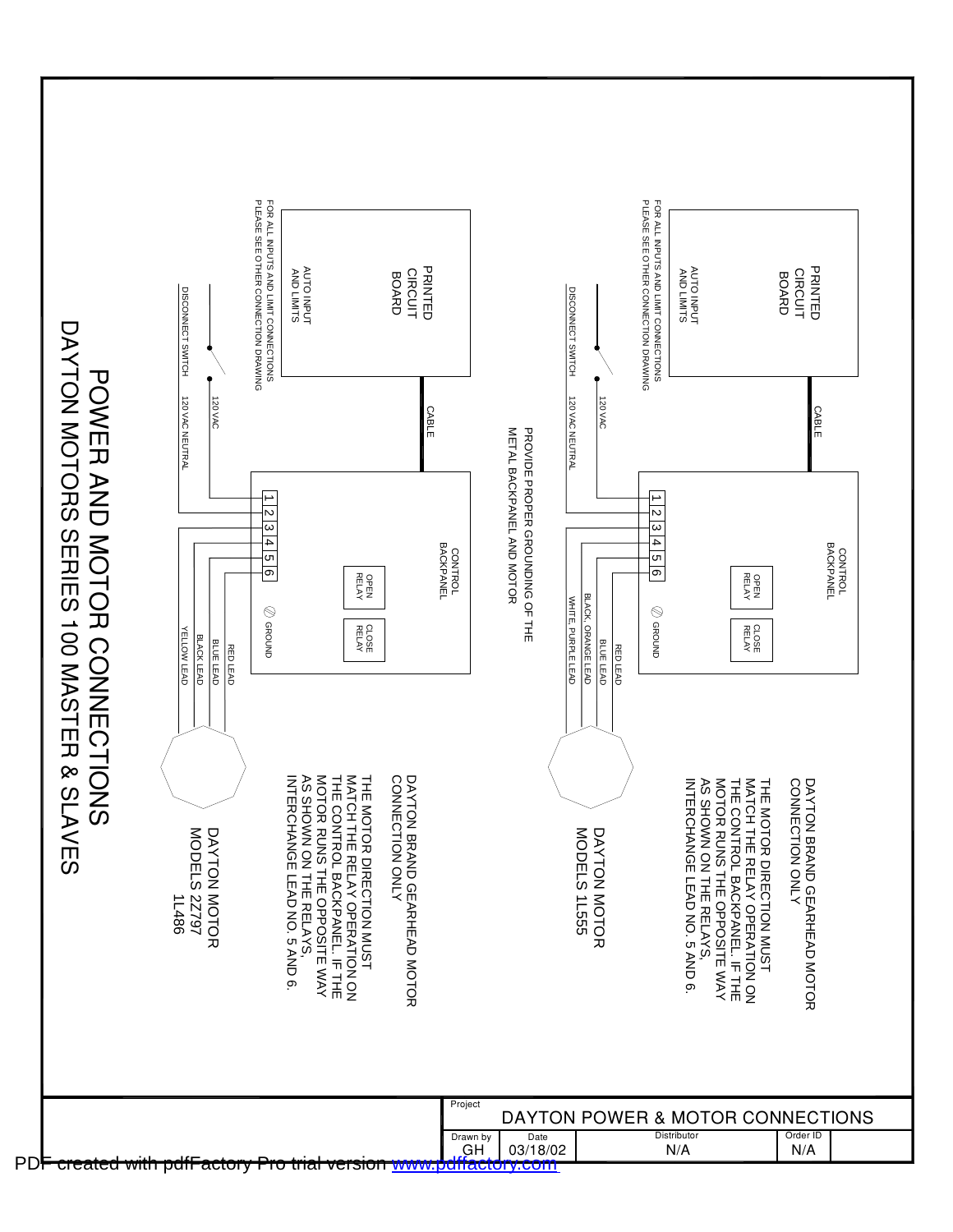